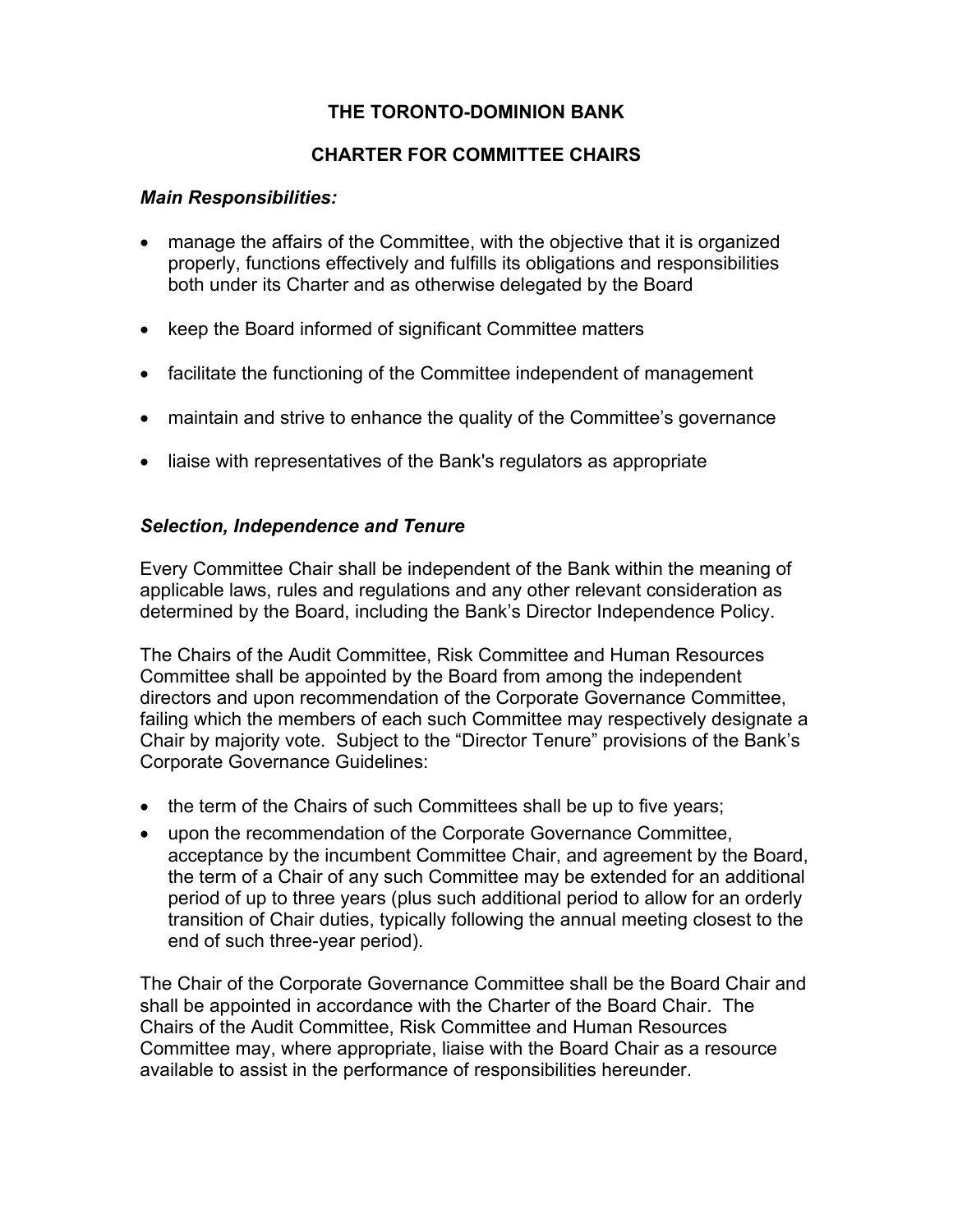## *Responsibilities*

The Chair of each Committee shall have the following specific responsibilities:

- attend and preside over Committee meetings;
- in conjunction with the Board Chair and Corporate Secretary, set Committee meeting schedules;
- in conjunction with the senior business executive assigned by the Chief Executive Officer to assist the Committee, and the Corporate Secretary, set Committee meeting agendas and effectively conduct the administrative affairs of the Committee, including reviewing the information provided to the Committee to confirm it is appropriately detailed to allow for preparation for meaningful discussion and decision making at Committee meetings;
- set the tone for the meetings and provide effective leadership to the Committee in the execution of its obligations and responsibilities;
- focus discussions on agenda topics and constructively contribute to fulfilling the Committee's obligations and responsibilities;
- be satisfied that management is fulfilling its responsibility to provide the Committee with the information it requires to perform its duties in a timely manner;
- lead the Committee in determining areas for focus from time to time and satisfy him- or herself that the Committee is provided with appropriate information and access to resources in order to effectively complete a review of any such topic;
- report to the Board on significant Committee deliberations and discussions, and on recommendations;
- lead the Committee in annually reviewing and assessing the adequacy of its charter, evaluating its contribution and effectiveness in fulfilling its charter, and leading it in a constructive discussion of any resulting action plans;
- work with the Board Chair, the senior business executive assigned by the Chief Executive Officer to assist the Committee and the Corporate Secretary to lead the Committee in remaining current on governance and other relevant matters, and in determining education sessions to be held from time to time;
- meet with any new director appointed to serve on the Committee as part of his or her overall orientation session;
- work with the Board Chair to provide input on succession planning with respect to the Committee Chair position and membership of the Committee generally;
- in the case of the Chair of the Audit Committee, liaise with the shareholders' auditor, appointed actuaries, and representatives of the Bank's regulators, including its primary regulator the Office of the Superintendent of Financial Institutions Canada ("OSFI"), as appropriate;